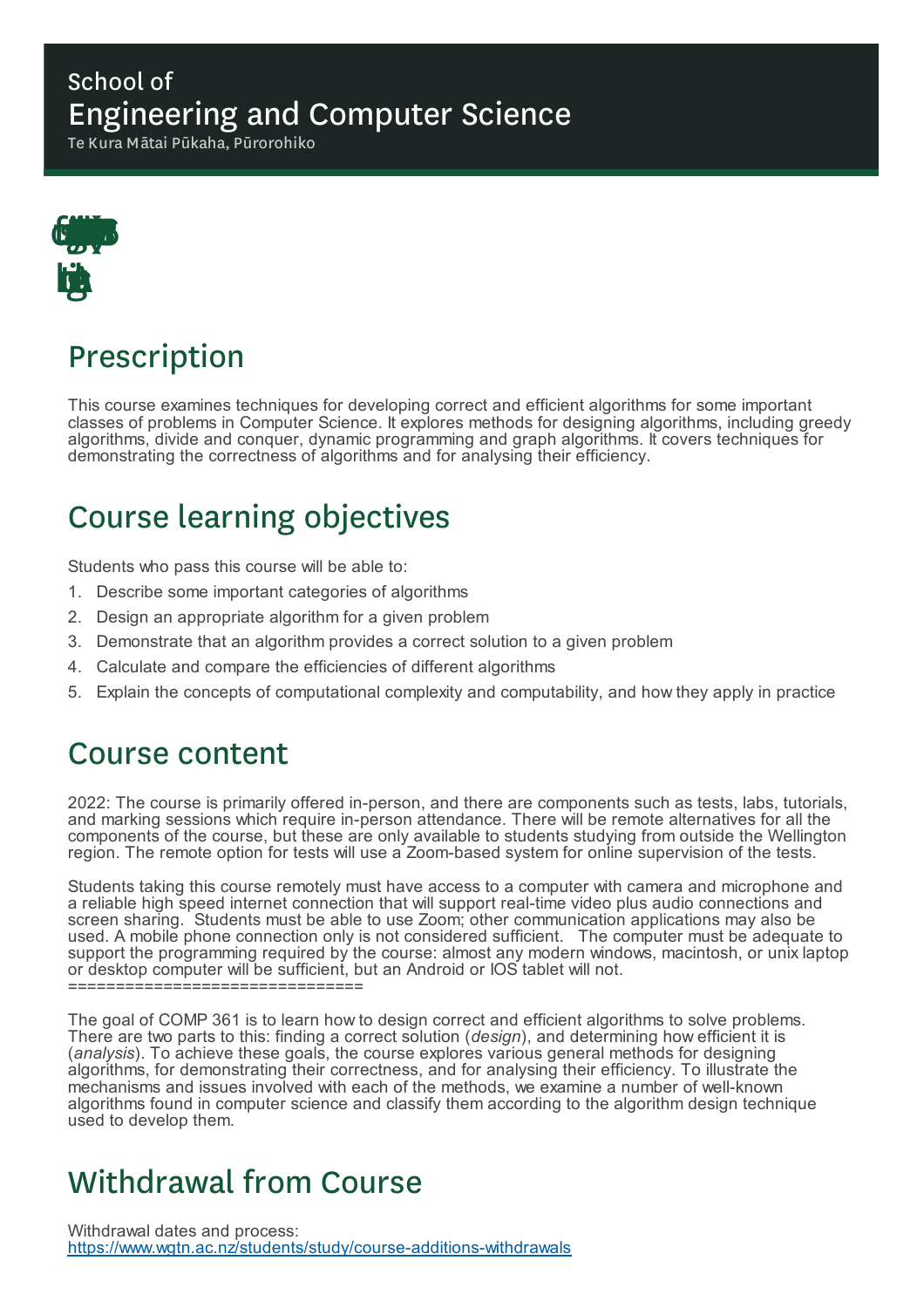### Lecturers



zohar.levi@vuw.ac.nz 04 886 5330

CO 338 Cotton Building (All Blocks), Gate 7, Kelburn Parade, Kelburn

### Dr Aaron Chen

aaron.chen@vuw.ac.nz 04 463 5114

AM 405 Alan Macdiarmid Building, Gate 7, Kelburn Parade, Kelburn

# Teaching Format

This course will be offered in-person and online. For students in Wellington, there will be a combination of in-person components and web/internet based resources. It will also be possible to take the course entirely online for those who cannot attend on campus, with all the components provided in-person also made available online.

During the trimester there will be two lectures and one tutorial every week.

### Student feedback

Student feedback on University courses may be found at: www.cad.vuw.ac.nz/feedback/feedback\_display.php

### Dates (trimester, teaching & break dates)

- Teaching: 28 February 2022 03 June 2022
- Break: 11 April 2022 24 April 2022  $\blacksquare$
- Study period: 06 June 2022 09 June 2022  $\blacksquare$
- Exam period: 10 June 2022 25 June 2022

### Class Times and Room Numbers

#### **28 February 2022 - 10 April 2022**

- **Monday** 17:10 18:00 LT206, Easterfield, Kelburn
- **Tuesday** 15:10 16:00 LT206, Easterfield, Kelburn  $\blacksquare$
- **Thursday** 15:10 16:00 LT206, Easterfield, Kelburn
- **25 April 2022 - 05 June 2022**
- **Monday** 17:10 18:00 LT206, Easterfield, Kelburn
- **Tuesday** 15:10 16:00 LT206, Easterfield, Kelburn  $\blacksquare$
- **Thursday** 15:10 16:00 LT206, Easterfield, Kelburn

### Set Texts and Recommended Readings

#### Required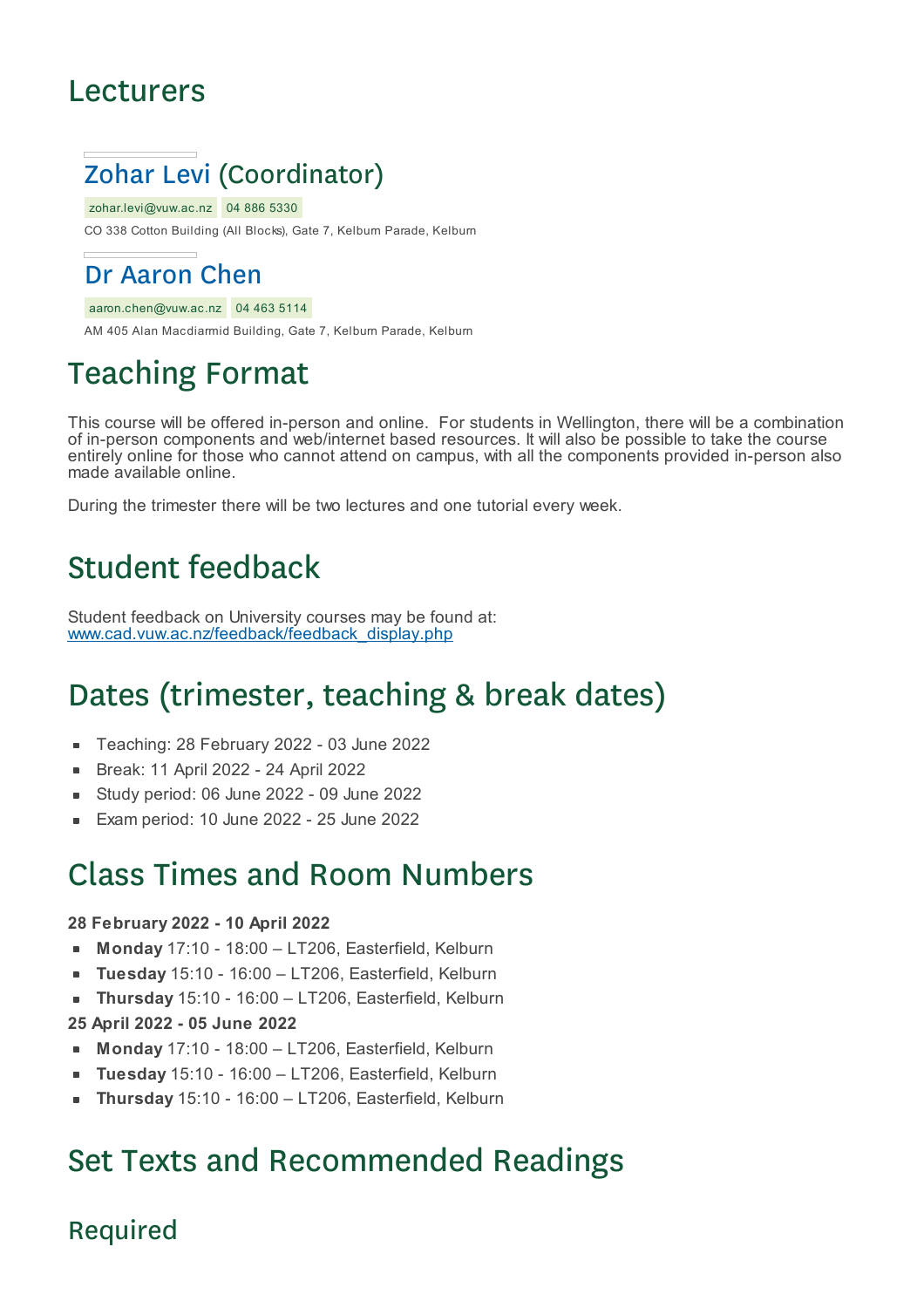### Mandatory Course Requirements

There are no mandatory course requirements for this course.

Achieve at least 40% in the Final examination

*If you believe that exceptional circumstances may prevent you from meeting the mandatory course requirements, contact the Course Coordinator for advice as soon as possible.*

### Assessment

The two tests will take place in the lectures during weeks 6 and 12 respectively. The first 3 assignments will be due during the normal 12 main teaching weeks while assignment 4 will be due towards the end of the "assessment period".

| <b>Assessment Item</b>              | Due Date or Test Date                                        | CLO(s)                | Percentage |
|-------------------------------------|--------------------------------------------------------------|-----------------------|------------|
| Assignments (4) worth<br>12.5% each | 3 due during teaching weeks, one due in<br>Assessment Period | CLO:<br>1, 2, 3, 4, 5 | 50%        |
| Test 1                              | Week 6                                                       | CLO:<br>1, 2, 3, 4, 5 | 25%        |
| Test 2                              | Week 12                                                      | CLO:<br>1, 2, 3, 4, 5 | 25%        |

#### Penalties

Policy for Late Submissions:

Each student will have 3 "late days" which you may choose to use for any assignment or assignments during the course. There will be no penalty applied for these late days. You do not need to apply for these - any late days you have left will be automatically applied to assignments that you submit late.

The submission system will give you 72 hours worth of "seconds" to use throughout the five assignments, so this gives you more leeway and it will be automatically calculated and reported to you by the ECS Student Marks system.

After the 3 late days have used up, any assignment submitted up to 24 hours after the deadline will be penalised by 20% of your marks, and any assignment submitted between 24 and 48 hours after the deadline will be penalised by 40% of you marks. Any assignment submitted 48 hours or more after the deadline will not be marked and will get 0 marks.

#### Extensions

Individual extensions will only be granted in exceptional personal circumstances, and should be negotiated with the course coordinator before the deadline whenever possible. Documentation (eg, medical certificate) may be required.

#### Submission & Return

All work is submitted through the ECS submission system, accessible through the course web pages. Marks and comments will be returned through the ECS marking system, also available through the course web pages.